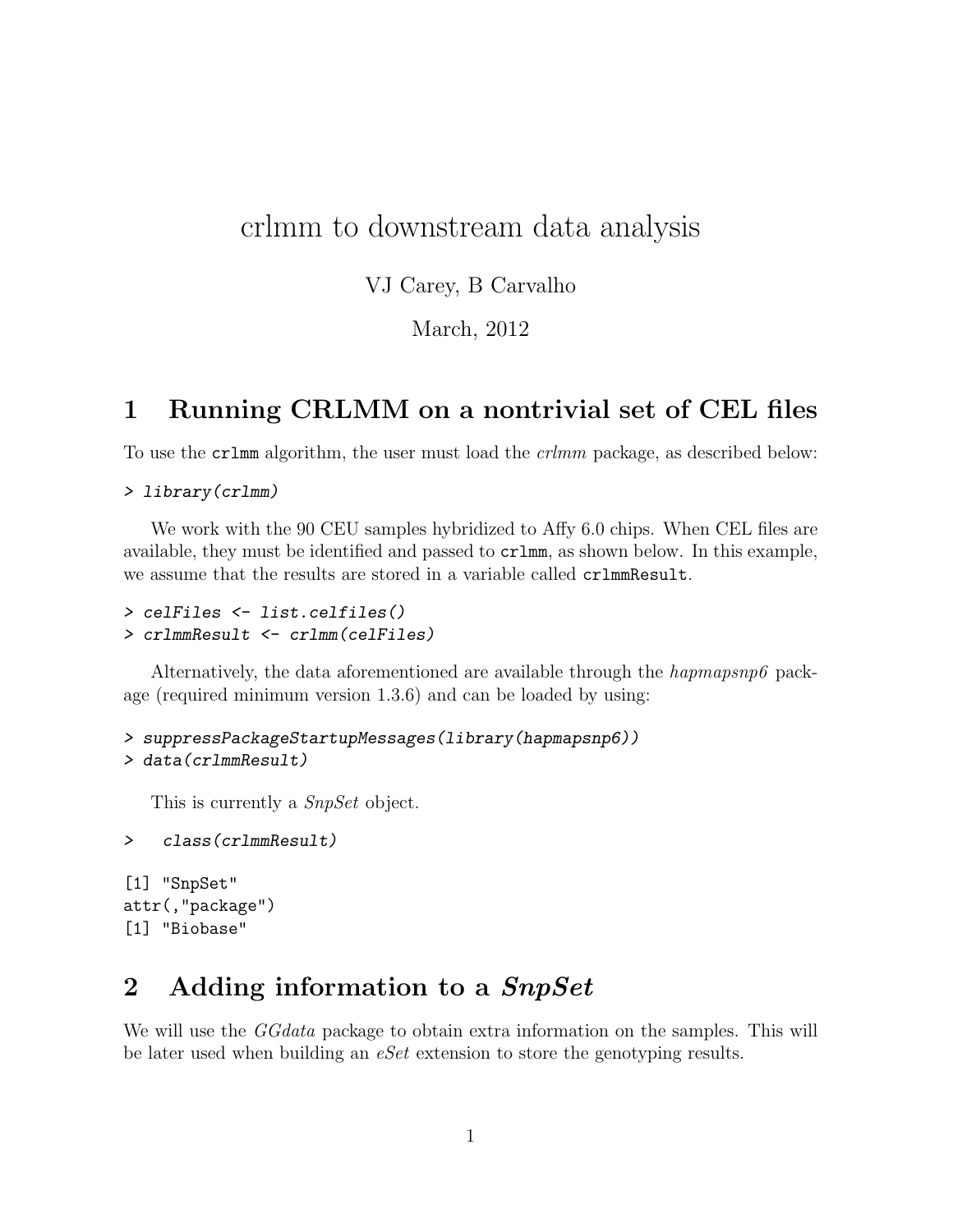- > suppressPackageStartupMessages(library(GGdata))
- > hmceuB36 <- getSS('GGdata', as.character(1:22))
- > pd <- phenoData(hmceuB36)
- > ggn <- sampleNames(pd)
- > preSN <- sampleNames(crlmmResult)
- > simpSN <- gsub("\_.\*", "", preSN)
- > if (!all.equal(simpSN, ggn)) stop("align GGdata phenoData with crlmmResult read")

The additional information obtained from GGdata can be easily combined to what is already available on crlmmResult.

```
> sampleNames(crlmmResult) <- simpSN
```

```
> phenoData(crlmmResult) <- combine(pd, phenoData(crlmmResult))
```

```
> dim(calls(crlmmResult))
```
- [1] 906600 90
- > dim(confs(crlmmResult, FALSE))
- [1] 906600 90
- > calls(crlmmResult)[1:10, 1:2]

#### NA06985 NA06991

| SNP_A-2131660 | 2 | 2                 |  |
|---------------|---|-------------------|--|
| SNP_A-1967418 | З | З                 |  |
| SNP_A-1969580 | З | З                 |  |
| SNP A-4263484 | 2 | 1                 |  |
| SNP_A-1978185 | 1 | 1                 |  |
| SNP_A-4264431 | 1 | 1                 |  |
| SNP_A-1980898 | З | З                 |  |
| SNP_A-1983139 | 1 | 1                 |  |
| SNP_A-4265735 | 2 | $\mathcal{D}_{1}$ |  |
| SNP_A-1995832 | 2 | 3                 |  |

> confs(crlmmResult, FALSE)[1:10, 1:2]

NA06985 NA06991

| SNP_A-2131660 | 10561 | 11574 |
|---------------|-------|-------|
| SNP_A-1967418 | 12517 | 14866 |
| SNP_A-1969580 | 7632  | 7606  |
| SNP_A-4263484 | 15621 | 20059 |
| SNP_A-1978185 | 14030 | 18021 |
| SNP_A-4264431 | 17792 | 17235 |
| SNP A-1980898 | 7640  | 7642  |
| SNP_A-1983139 | 14127 | 8974  |
| SNP_A-4265735 | 8976  | 9153  |
| SNP_A-1995832 | 10336 | 17920 |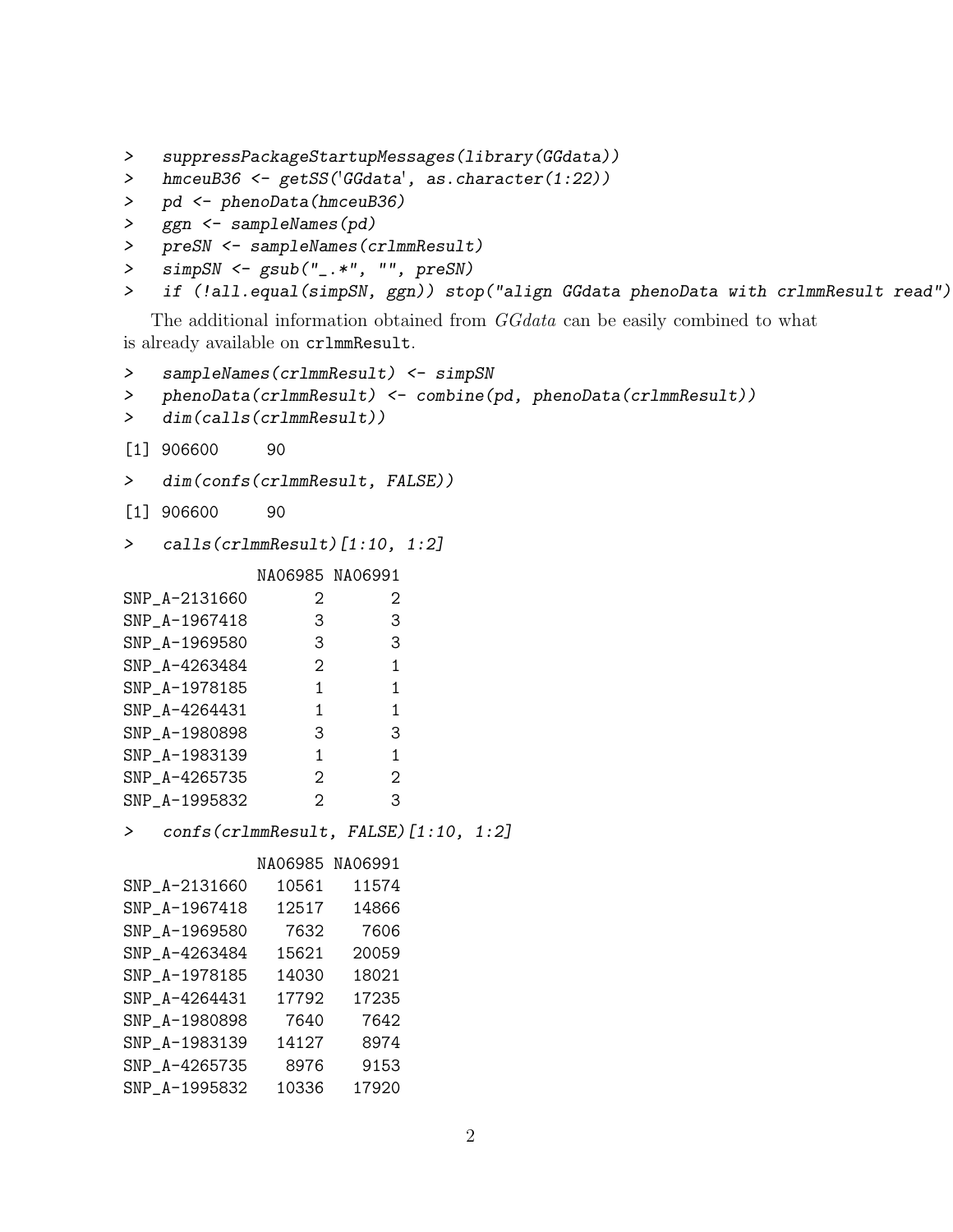### 3 Coercing to SnpMatrix as a prelude to a GWAS

From this point on, we will use only the genotype calls. Therefore, to reduce memory requirements, we will recode the *crlmm* genotype calls, so the *snpStats* package can be used, and delete the remaining crlmm results.

```
> theCalls <- t(calls(crlmmResult))-1L
> rm(crlmmResult)
```
used (Mb) gc trigger (Mb) max used (Mb) Ncells 7631568 407.6 11161382 596.1 8125770 434.0 Vcells 109939505 838.8 295584944 2255.2 295028076 2250.9

SNP's for which all the samples have the same genotype are not informative for association studies. Therefore, we remove such SNP's prior to fitting the models.

```
> gtypeCounts <- rbind(AA=colSums(theCalls == 0L),
+ AB=colSums(theCalls == 1L),
+ BB=colSums(theCalls == 2L))
> gtypeCounts[, 1:5]
 SNP_A-2131660 SNP_A-1967418 SNP_A-1969580 SNP_A-4263484 SNP_A-1978185
AA 1 3 0 8 90
AB 32 14 2 40 0
BB 57 73 88 42 0
> toRemove <- which(colSums(gtypeCounts == 0) == 2L)
> gtypeCounts[, toRemove[1:4]]
 SNP_A-1978185 SNP_A-1983139 SNP_A-1997689 SNP_A-1997709
AA 90 90 0 90
AB 0 0 0 0 0
BB 0 0 0 90 0
```

```
> theCalls <- theCalls[, -toRemove]
```
The snpStats provides tools to simplify the analysis of GWAS. The snippet below shows how to load the package and convert the genotype calls to a format that  $\textit{snpStats}$ is able to handle.

```
> suppressPackageStartupMessages(library(snpStats))
> crlmmSM <- new("SnpMatrix", theCalls)
coercing object of mode numeric to SnpMatrix
> crlmmSM
A SnpMatrix with 90 rows and 774475 columns
Row names: NA06985 ... NA12892
Col names: SNP_A-2131660 ... SNP_A-8573964
```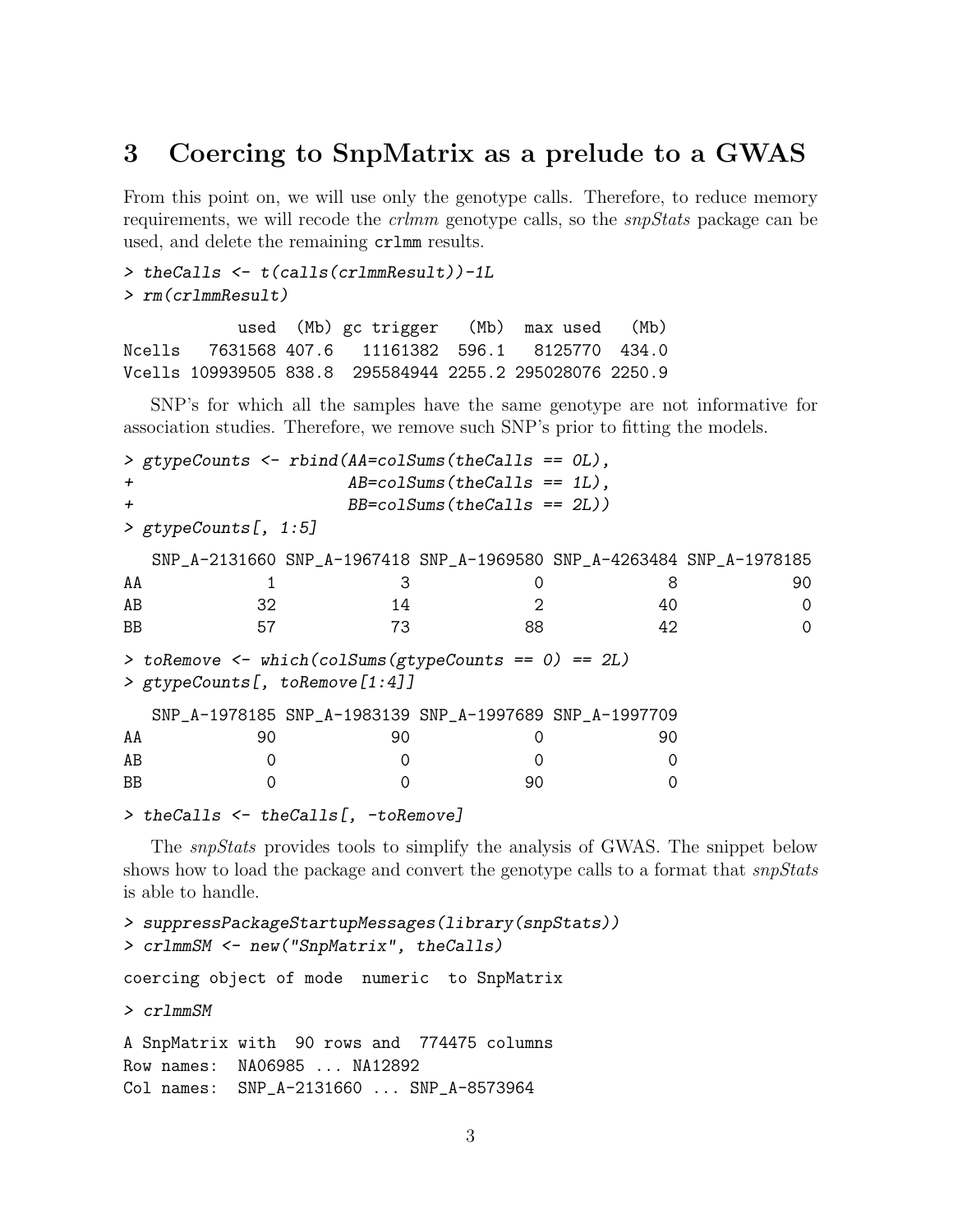## 4 Conducting a GWAS

We want to find SNP for which genotype is predictive of expression of CPNE1. We will use expression data available from GGdata, using a naive analysis.

```
> suppressPackageStartupMessages(library(illuminaHumanv1.db))
```

```
> rmm <- revmap(illuminaHumanv1SYMBOL)
```

```
> mypr <- get("CPNE1", rmm)
```

```
> ex <- as.numeric(exprs(hmceuB36)[mypr[1],])
```

```
> subjdata <- pData(hmceuB36)
```

```
> subjdata[["ex"]] <- ex
```

```
> head(subjdata)
```

|              |        |               |          |            | famid persid mothid fathid sampid isFounder male | ex                   |
|--------------|--------|---------------|----------|------------|--------------------------------------------------|----------------------|
| NA06985 1341 |        | 14            | 0        | 0 NA06985  |                                                  | TRUE FALSE 9.654887  |
| NA06991 1341 |        | $2^{1}$       | 14       | 13 NA06991 |                                                  | FALSE FALSE 9.551434 |
| NA06993 1341 |        | 13            | $\Omega$ | 0 NA06993  |                                                  | TRUE TRUE 10.083945  |
| NA06994 1340 |        | 9             | $\Omega$ | 0 NA06994  |                                                  | TRUE TRUE 9.930053   |
| NA07000      | - 1340 | 10            | $\Omega$ | 0 NA07000  |                                                  | TRUE FALSE 9.645724  |
| NA07019 1340 |        | $\mathcal{D}$ | 12.      | 11 NA07019 |                                                  | FALSE FALSE 9.788195 |

With the expression data now available in subjdata, we can use the tools from SnpMatrix to fit models that will be used to evaluate the association between the genotypes of each available SNP and the expression levels of CPNE1.

```
> gwas <- snp.rhs.tests(ex~male, data=subjdata, snp.data=crlmmSM, family="gaussian")
> ok <- which(p.value(gwas) < 1e-10)
> gwas[ok,]
```

|               | Chi.squared Df | p.value                  |
|---------------|----------------|--------------------------|
| SNP_A-2047882 |                | 41.82453 1 9.984311e-11  |
| SNP_A-2216659 |                | 41.82453 1 9.984311e-11  |
| SNP_A-2220183 |                | 46.38761 19.702689e-12   |
| SNP_A-2231469 |                | 46.38761 1 9.702689e-12  |
| SNP_A-2275065 | 46.38761       | 1 9.702689e-12           |
| SNP_A-1890801 |                | 42.67888  1 6.450512e-11 |

```
> snp \leq names(gwas[ok,])[1]
> gtypes <- theCalls[,snp]+1L
> boxplot(ex~gtypes, xlab=paste("Genotype Call for", snp),
          ylab="CPNE1 Expression", xaxt="n", range=0)
> points(ex~jitter(gtypes), col=gtypes, pch=19)
> axis(1, at=1:3, labels=c("AA", "AB", "BB"))
```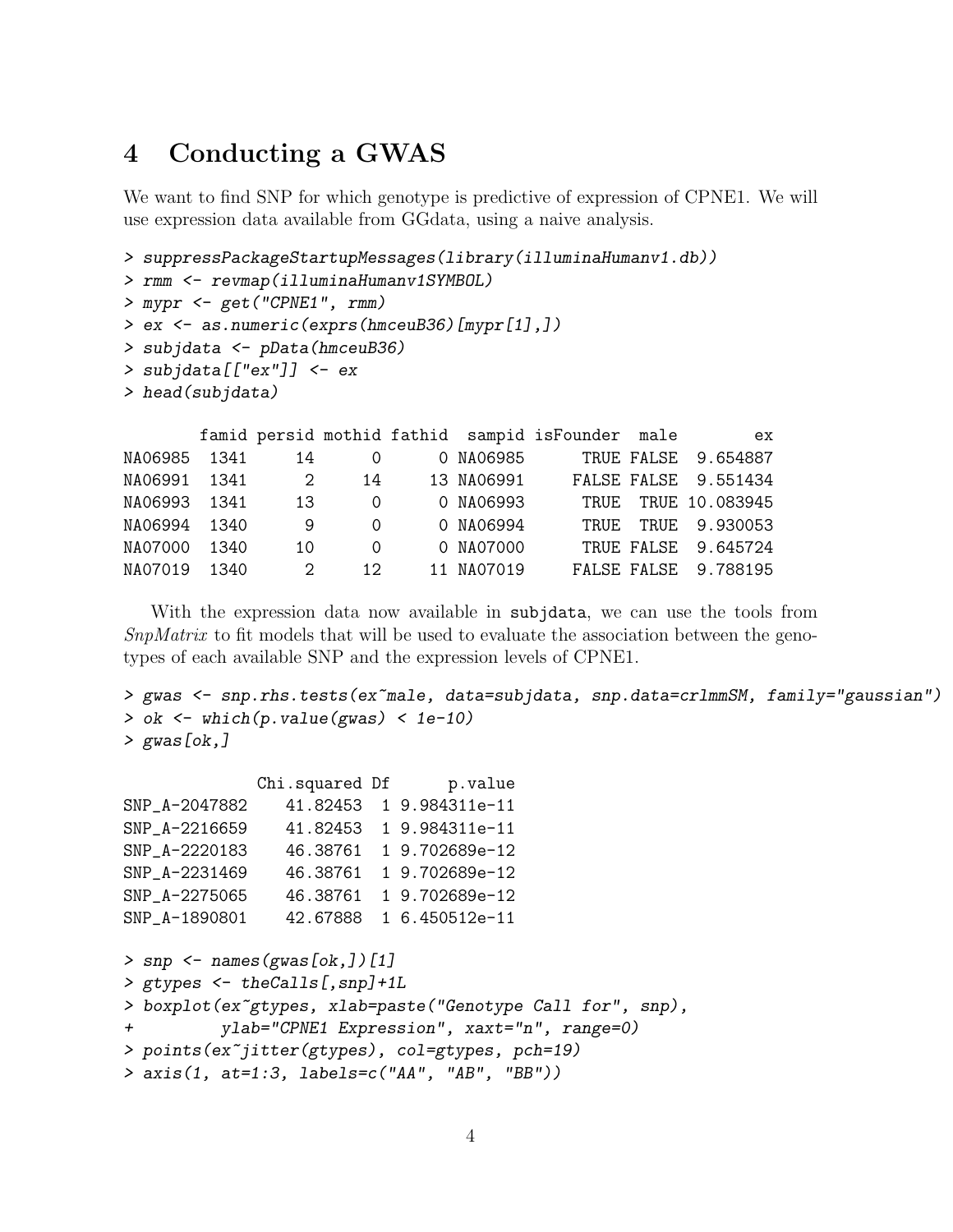

Genotype Call for SNP\_A−2047882

# 5 Session Info

This vignette was created using the following packages:

```
> sessionInfo()
```

```
R version 2.15.0 beta (2012-03-20 r58793)
Platform: x86_64-apple-darwin9.8.0/x86_64 (64-bit)
```

```
locale:
[1] en_GB.UTF-8/en_GB.UTF-8/en_GB.UTF-8/C/en_GB.UTF-8/en_GB.UTF-8
attached base packages:
[1] splines stats graphics grDevices datasets utils methods
[8] base
```